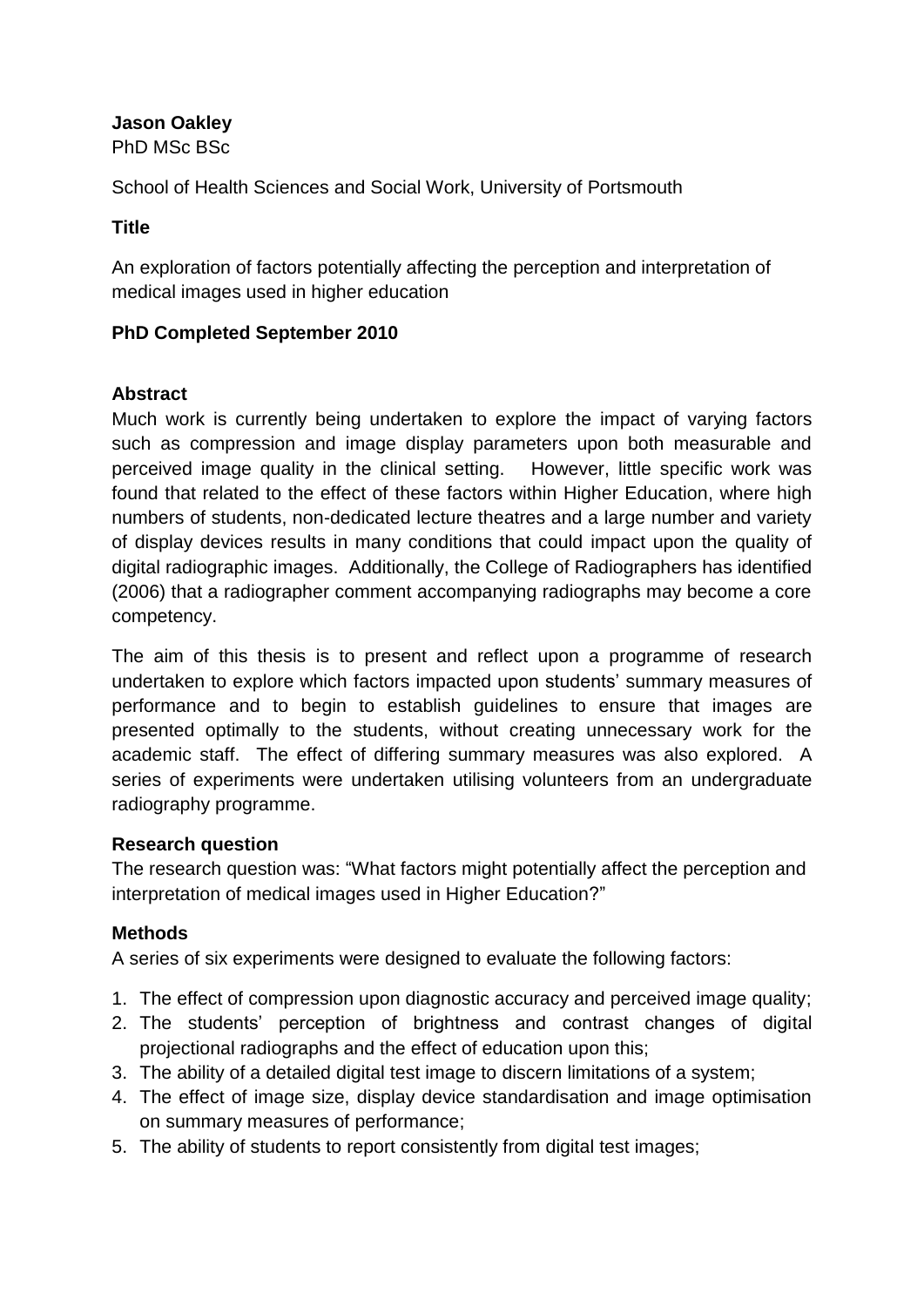6. The effect of differing marking criteria, confidence scales and summary measures of performance.

### **Results**

This programme of research demonstrated that for digital projectional appendicular radiographs there was a significant difference between the levels of compression that observers preferred (p<0.05). However, there was no significant difference in accuracy for images reported uncompressed or at lossy levels of 40:1 (JPEG). Higher levels of compression were easily perceived, but low levels were not. It also confirmed other work established that low levels of compression were preferred by the human visual system due to the slight softening effect of the JPEG algorithm.

Whilst individuals' perception of brightness and contrast changes differed, the mean for groups of students was not significantly different and education did not have a significant effect. However, there was a significant difference (p<0.05) between those 30 and under and those over 30 in the level of perceived change, but not in the selection of the last acceptable image. A mid level grey background was shown to reduce perceived error of change compared to black or white backgrounds. Radar plots within this context are proposed as a way of identifying ideal images from students' responses. Images corrected for the gamma of the system were identified as optimal by the cohorts. Images at 50% resolution stretched to 100%, the standardisation of display devices and image optimisation did not significantly affect student summary measures of performance. However this part of the study lacked power due to fewer participants than was initially anticipated.

The summary measure of performance identified as optimal was the area under an AFROC curve, created from a five point category scale. This scale should be used by the observers to categorise their confidence and the marker to rate their confidence based upon the observers' comments. This will allow a kappa value to be calculated that will give feedback on the level of conveyed confidence.

### **Conclusions**

This programme of research has identified a number of factors that warrant more detailed research within the field of Higher Education. One is re-evaluating the effect of the year group on the quality factor proposed, as this research seems to indicate that education does have a positive effect on the reporting scores from a digital test image. In addition, there seems to be scope in considering the radar plot as a method of identifying where the ideal image lies.

A range of minimum standards, as proven by these experiments and taken from literature, are proposed as the best practice for lecture presentation and assessment. Recommendations are made for further research into the effect of several parameters where power was low. This research has established some of the ground rules for improving the display and assessment of medical images in Higher Education.